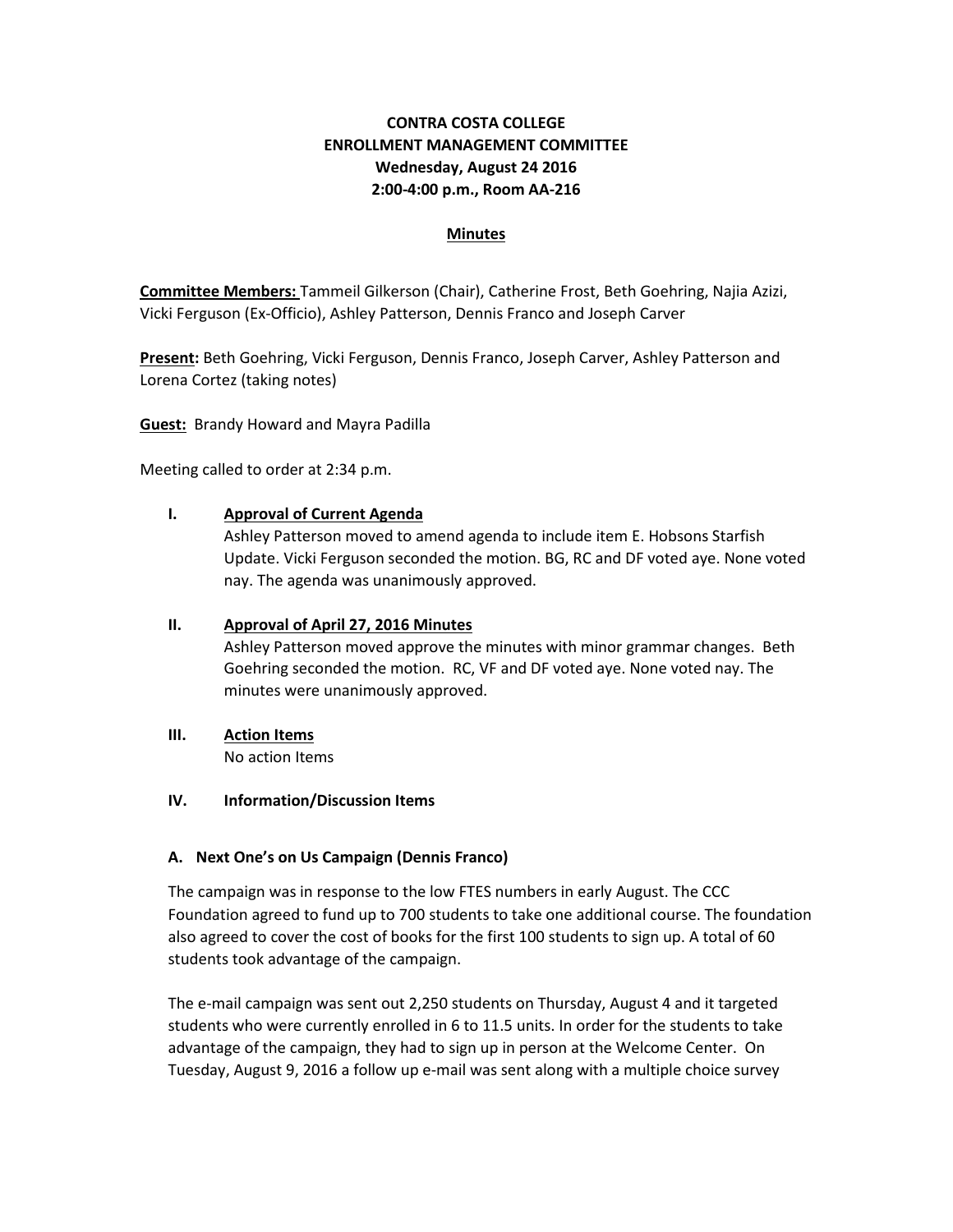attached. The survey was intended to find out the reason(s ) students are not taking advantage of the campaign. Only 11 students responded to the survey.

The data from first e-mail had a click-through rate of 35.2% and an email open rate of 30.3%. The e-mail campaign was successful in reaching students, it surpassed the industry average of 18%. On the second e-mail both percentages dropped, 20% click-through rate and email open rate of 23%.

### **B. Enrollment Management Report Update (Dennis Franco)**

Dennis Franco and Brandy Howard presented on the other campaign to increase enrollment for fall 2016. The campaign focused on students who were very close to completing a degree and/or certificate or who were close to transferring. The two groups identified were:

- 1. Student who applied (summer 2016 and fall 2016), but had not enrolled
- 2. Students with 40 or more units, who completed transfer level Math and English and did not graduate with a certificate or degree

The campaign was advertised via e-mail, text, robo calls and mobile ads. The mobile ads were used only to target the applied but not enrolled group. The messages on the advertisements highlighted the new campus, key dates and featured key departments.

The vendor for the pilot mobile ads also provided Facebook ads. The key programs featured on the Facebook ads were Culinary, Automotive and Early Childhood Education. The ads were featured within a 10-mile radius around the 94806 zip code, with keyword searches in those 3 programs. The data revealed that the ads were had 550,000 impressions (number of times viewed) and 68 clicks.

The Applied but not enrolled group campaign targeted about 2,000 students. There were a series of 4 campaign e-mails sent out. At the end of the campaign, Dennis Franco identified 416 students that possibly enrolled due to e-mail campaign. The high percentage of the open e-mail rates ( $1^{st}$  e-mail: 30.6%,  $2^{nd}$  e-mail: 33%,  $3^{rd}$  e-mail: 28%,  $4^{th}$  e-mail: TBD) indicated a strong correlation between the increase in students enrolled and the e-mail campaign. The data also revealed that 70% of the students viewed the e-mail on a mobile device. The feedback from the communication survey was to regularly do campaigns targeted to the applied but not enrolled group.

Per Brandy Howard, the pilot mobile ads targeted the student applicant list by serving them mobile adds at their homes. The data showed 82,000 impressions (number of times viewed), 181 clicks and 18 visits to campus. The mobile company can provide a list of all phone IDs that received the ad. The phone ID information can be used to cross reference with enrollment the list and produce data that will reveal if the targeted mobile ads resulted in students enrolling at Contra Costa College.

According to Dennis Franco, the 40 or more-unit group campaign targeted students all the way back to 2013 and reached approximately 1,300 students. There have been two e-mails sent out to this group. At this time there are no effective ways of tracking the results due to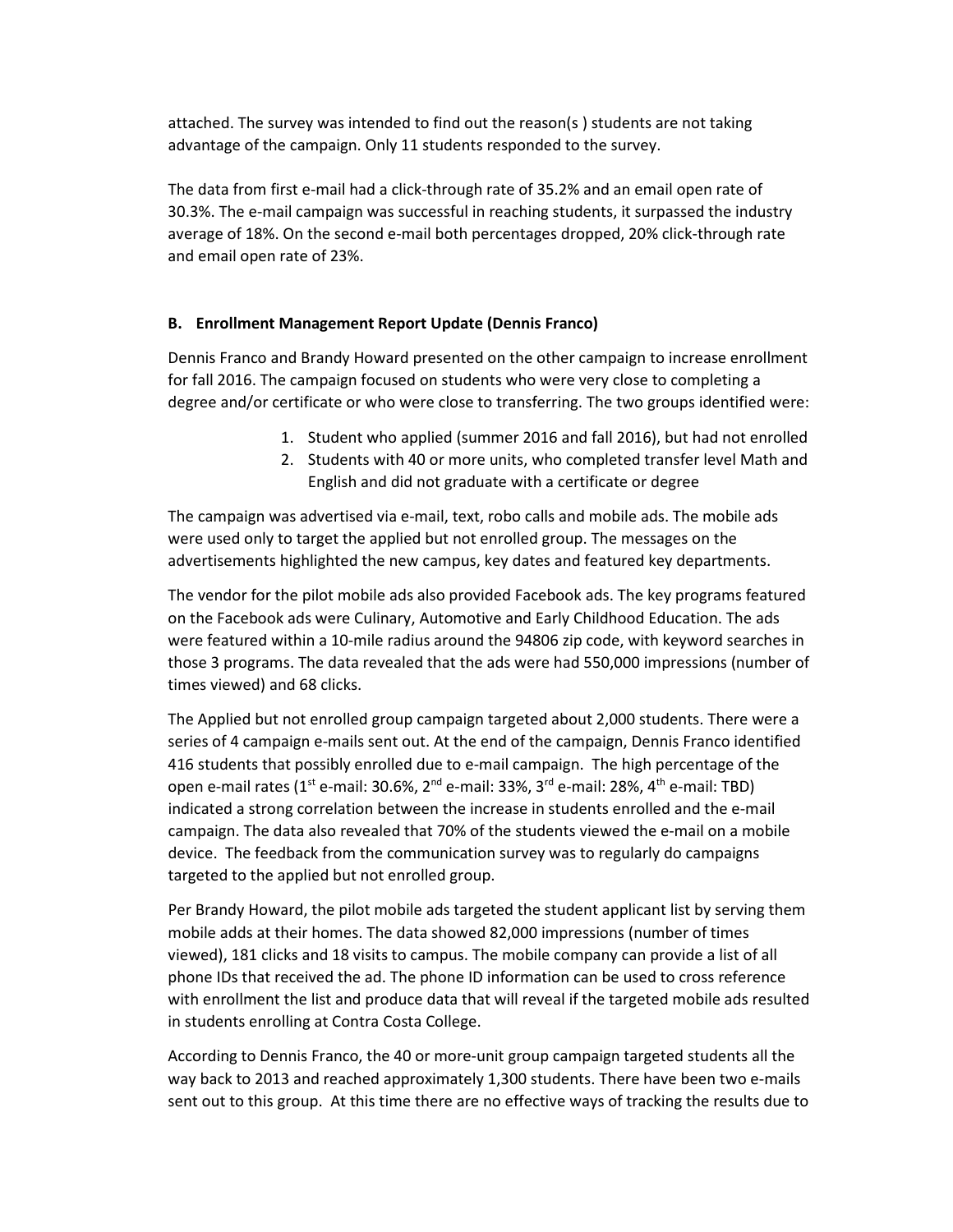the lack of a baseline. The only information is the e-mail open rate at 21% and the click rate at 1.5%.

The committee viewed the latest enrollment report. As of August 22,2016, Contra Costa College's (CCC) enrollment is down 3.6%, Diablo Valley College (DVC) is down 1.9% and Los Medanos College (LMC) is down 3.0%. However, CCC'S productivity has gone up 4.2% and the headcount is stabled at 6%. Dennis Franco mention that it is important to note that the headcount reveals the college has not lost students, rather that the students are taking fewer classes.

# **C. Website Update (Brandy Howard)**

The scope of the work on the website redevelopment project has changed. Phase one of the project are the headers, mega menu and footers. The homepage will be launched for testing and gathering data. Phase two involves recruiting additional taskforce members and working with another vendor. The committee provided some feedback to improve the website. The feedback included: Changing pictures, moving departments under different headings and adding a degrees/certificates page.

### **D. Equity Outreach Marketing Initiatives (Mayra Padilla)**

Mayra Padilla provided the list equity funds that are still available, the targeted group(s) and ideas on how to use the monies.

- Access \$2,400 available. The target populations are ELS, Latino, males and veterans. The plan is to use the funds for marketing, possibly by using social media.
- Degree & Certificate Completion \$10,000 available. The targeted groups are those with 30 or fewer units that have not registered in a year and students who completed 30 units who stopped enrolling. The target population are males, white and ESL.
- Math and English for Basic Skills Completion- \$20,000 available. The plan is to use the funds to market the accelerated Math and English programs as options that are available. Currently, there are no materials that list accelerate Math and English sequence as options.
- Book loans \$15,000 available. The idea is to market to students returning students who are part of the degree and certificate completion equity group.
- College assistance funds Transportation and food voucher are much smaller funds. These can be tied to

She sought the committee's recommendations on how to best use the funds by December 2016. The committee suggested for Brandy Howard, Dennis Franco and Mayra Padilla to meet and work on the marketing campaign planning session.

# **E. Hobsons Starfish Update (Ashley Patterson)**